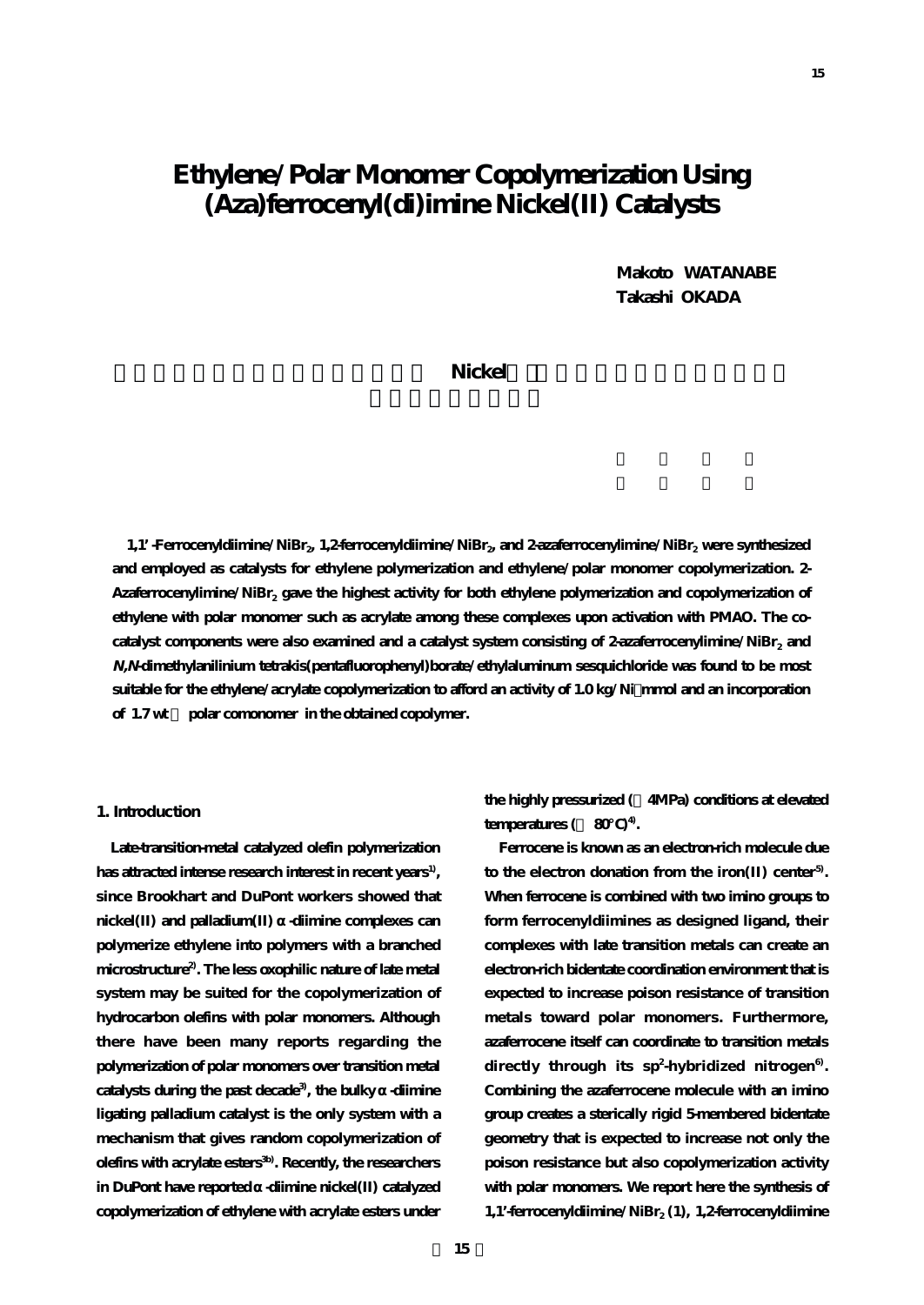

**Fig.1 (Aza)ferrocenyl(di)imine Ni(II) complexes**

 $\sqrt{\text{NiBr}_2(4)}$ , and 2-azaferrocenylimine/NiBr<sub>2</sub> (7) (Fig. **1), and ethylene polymerization and ethylene/acrylates copolymerization using them7).**

#### **2. Results and Discussion**

**[1]Synthesis of 1,1'-and 1,2-ferrocenyldiimine/ NiBr2**

**1,1'-Disubstituted ferrocenes can be derived from the reaction of 1,1'-dilithioferrocene with electorophiles. Therefore, 1,1'-diformylferrocene (2)8) was prepared using N,N-dimethylformamide (DMF) as an electorophile. Formation of 1,1'-ferrocenyldiimine (3) was carried out with 2 and aniline in EtOH. The** reaction of (DME)NiBr<sub>2</sub> with 3 proceeded in CH<sub>2</sub>Cl<sub>2</sub> at **room temperature to afford the nickel(II) complex 1 in**

**44% yield. On the other hand, 1,2-diformylferrocene (5)9) was synthesized by the lithiation of 2 ferrocenecarboxaldehyde methoxymethylacetal followed by acid hydrolysis. 1,2-Ferrocenyldiimines (6a,b) were easily prepared by reacting 5 with aniline and 2-methylaniline in AcOH/EtOH. Formation of the corresponding nickel(II) complexs (4a and 4b) was** carried out with these diimines and (DME)NiBr<sub>2</sub> in **93% and 85% yields, respectively. Synthetic routes are shown in Scheme 1.** 

**[2]Ethylene polymerization and ethylene/methyl acrylate copolymerization using 1,2 ferrocenyldiimine/Ni(II) catalysts**

**Polymerization of ethylene was examined using 1 and 4 (50 μmol) at 1.0 MPa ethylene pressure upon**



Scheme Synthesis of 1,1' -ferrocenyldiimine/NiBr<sub>2</sub> (1) and 1,2-ferrocenyldiimine/NiBr<sub>2</sub> (4)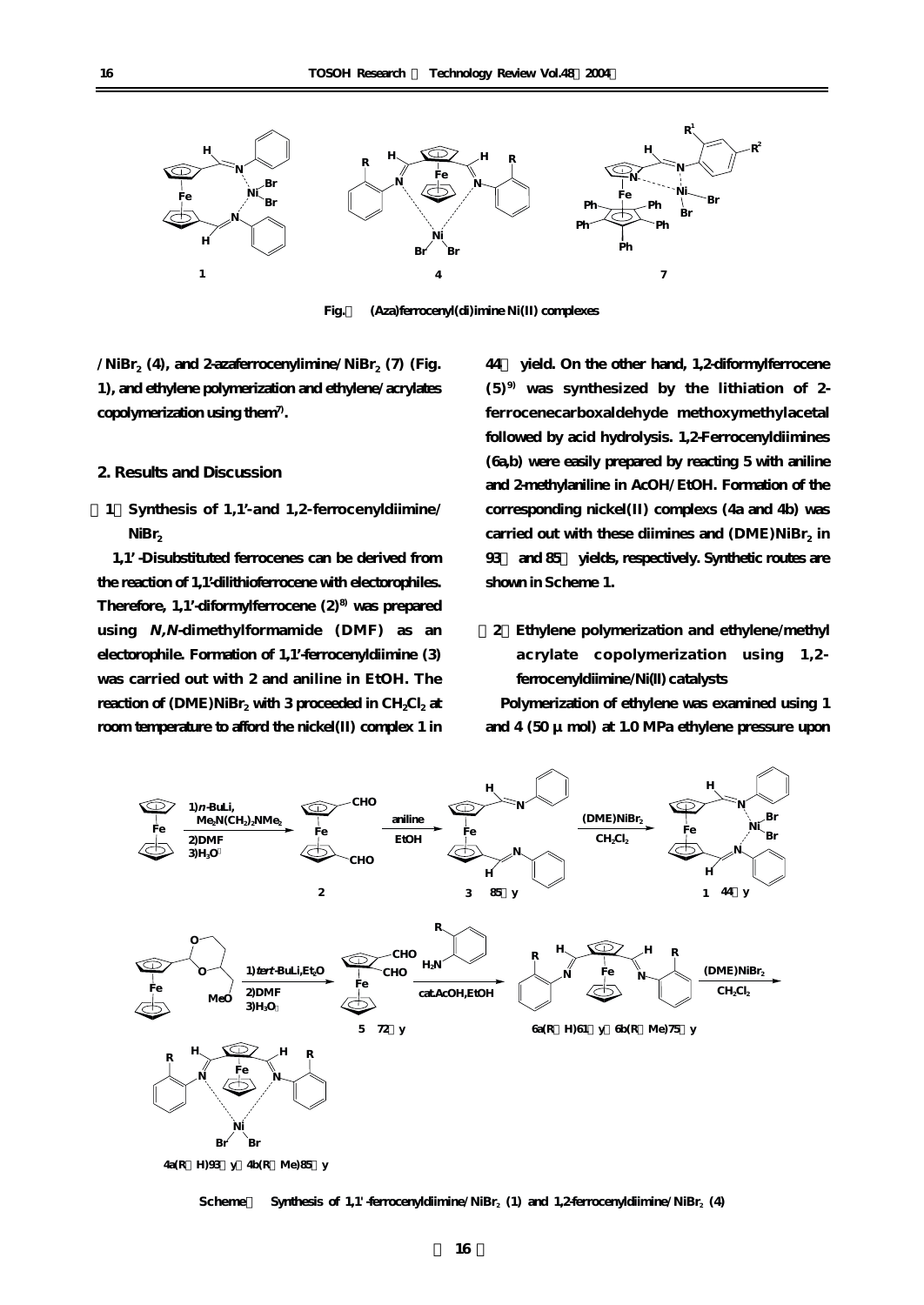**activation with PMAO as co-catalysts (Al/Ni ratio = 100) in toluene. Whereas the precatalyst 1 showed no polymerization activity, 4a gave polymerization product (0.07 kg/Ni・mmol,h) as an oil having a molecular** weight  $(M<sub>w</sub>)$  of  $56 \times 10^2$  g/mol and a molecular weight **distribution of 1.6 by GPC. The GC analysis showed** that the product contained no oligomers of  $C_4$ - $C_4$ <sub>0</sub> content. The catalysts consisting of -Diimine( $N$ -Ph)/NiBr<sub>2</sub> and MMAO are known to give oligomers **with a Schulz-Flory distribution10). This difference would probably lie on the number of chelating rings and the presence of the ferrocene moiety. The 13C NMR spectrum of the obtained polymer showed that it was highly branched and had the sec-butyl group as a branch on branch group (** $= 11.4$ **,**  $19.2$ **) (Fig. 2)**. On **the other hand, 4b gave no polymer. As 4b was mixed with PMAO, a black precipitate was immediately formed, indicating the reduction of nickel(II) species by PMAO took place.** 

**The copolymerization of ethylene/methyl acrylate was conducted with 4a/PMAO catalyst and the results were summarized in Table 1. Although the activity was quite low, the analysis of 13C NMR spectrum (Fig. 3) of the obtained polymer implied that copolymerization proceeded from the chemical shifts of carbonyl**  $\text{groups}^{2b}$  (  $172-176$ ).

#### **[3]Synthesis of 2-azaferrocenylimine/NiBr2**

**As described above, we have found the 1,2 ferrocenyldiimines nickel(II) complex was capable of building the ethylene/methyl acrylate sequence in the obtained polymer. This finding encouraged us to further pursue the investigation of ethylene/acrylate ester copolymerization. Because the rigid 5-membered chelation structure is considered to be critical not only to improve catalytic activity but also to increase molecular weights, we attempted to exploit azaferrocenylimine nickel(II) complexes. The synthesis**

**Table 1 Ethylene/methyl acrylate copolymerization using 1,2-ferrocenyldiimine/NiBr2 (4a)a**

| run | catalyst | 4a [mmol]        | vield<br>methyl acrylate<br>acrylate<br>activity |      | $M_{\cdot}$ <sup>c</sup> | $M_{\scriptscriptstyle\omega}/M_{\scriptscriptstyle\omega}$       |     |     |
|-----|----------|------------------|--------------------------------------------------|------|--------------------------|-------------------------------------------------------------------|-----|-----|
|     |          |                  | [mL, mmol]                                       | [g]  |                          | [g/Ni mmol] incorporation $w\%$ <sup>b</sup> [x 10 <sup>3</sup> ] |     |     |
|     | 4a/PMAO  | 0.113            | 50,55                                            | 208  | 184                      | 186                                                               | l.O | 1.8 |
|     | 4a/PMAO  | Q <sub>110</sub> | 150 165                                          | 1.60 | 14.5                     | 24.8                                                              | 1.O | 1.9 |

**a Polymerization conditions: ethylene pressure; 1 MPa, 0.5 L of toluene, 24 h, Al/Ni ratio 100. temperature 25℃,** time 24 h. **Determined by <sup>1</sup>H NMR. Determined by GPC relative to polystyrene standards.** 



**Fig.2 13C NMR spectrum of obtained polyethylene**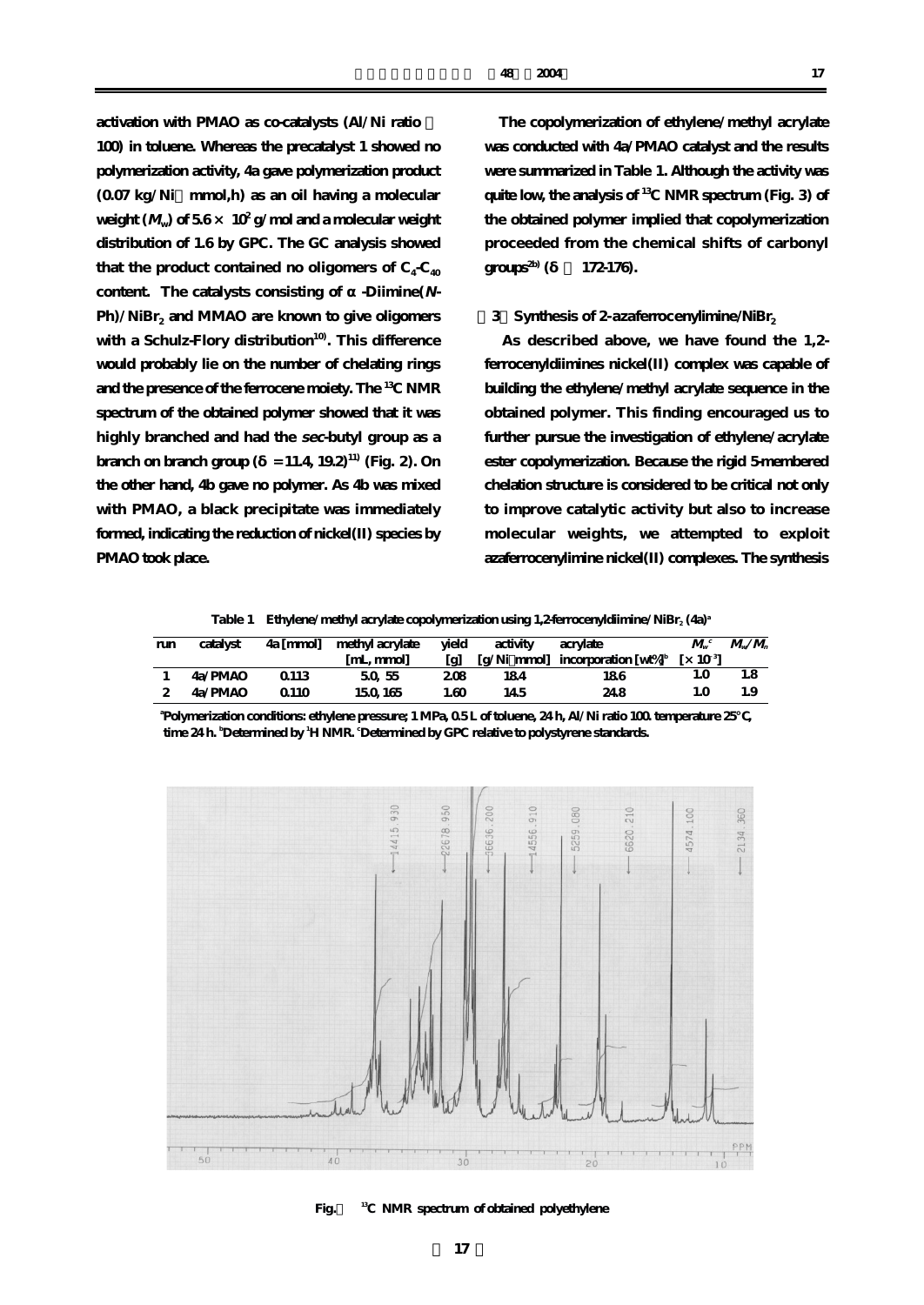

**Fig.3 13C NMR spectrum of obtained ethylene/methyl acrylate copolymer**

of azaferrocenylimine/NiBr<sub>2</sub> (7) was carried out by a **synthetic method similar to 1,2-ferrocenyldiimine/ NiBr2 (4) (Scheme 2). Pentaphenylazaferrocene (8),** prepared from Ph<sub>5</sub>CpLi, FeCl<sub>2</sub> and potassium pyrrolide **in one pot manner, underwent lithiathion by n-BuLi followed by formulation by DMF to afford 2-formyl azaferrocene 9 in 72% yield. Formation of imines 10a**  $(R^1$  *i***-Pr**,  $R^2$  **H**) and 10b  $(R^1$  Me,  $R^2$  OMe) was

**carried out with anilines in AcOH/EtOH. Nickel(II) complexes 7a and 7b were prepared from 10a,b and (DME)NiBr2 in CH2Cl2. The Cp\* derivative 7c was also prepared similarly.**

- **[4]Ethylene/acrylate ester copolymerization using 2-azaferrocenylimine/Ni(II) catalysts**
- **A highly active ethylene polymerization catalyzed by**



Scheme Synthesis of 2-azaferrocenylimine/NiBr<sub>2</sub> (7)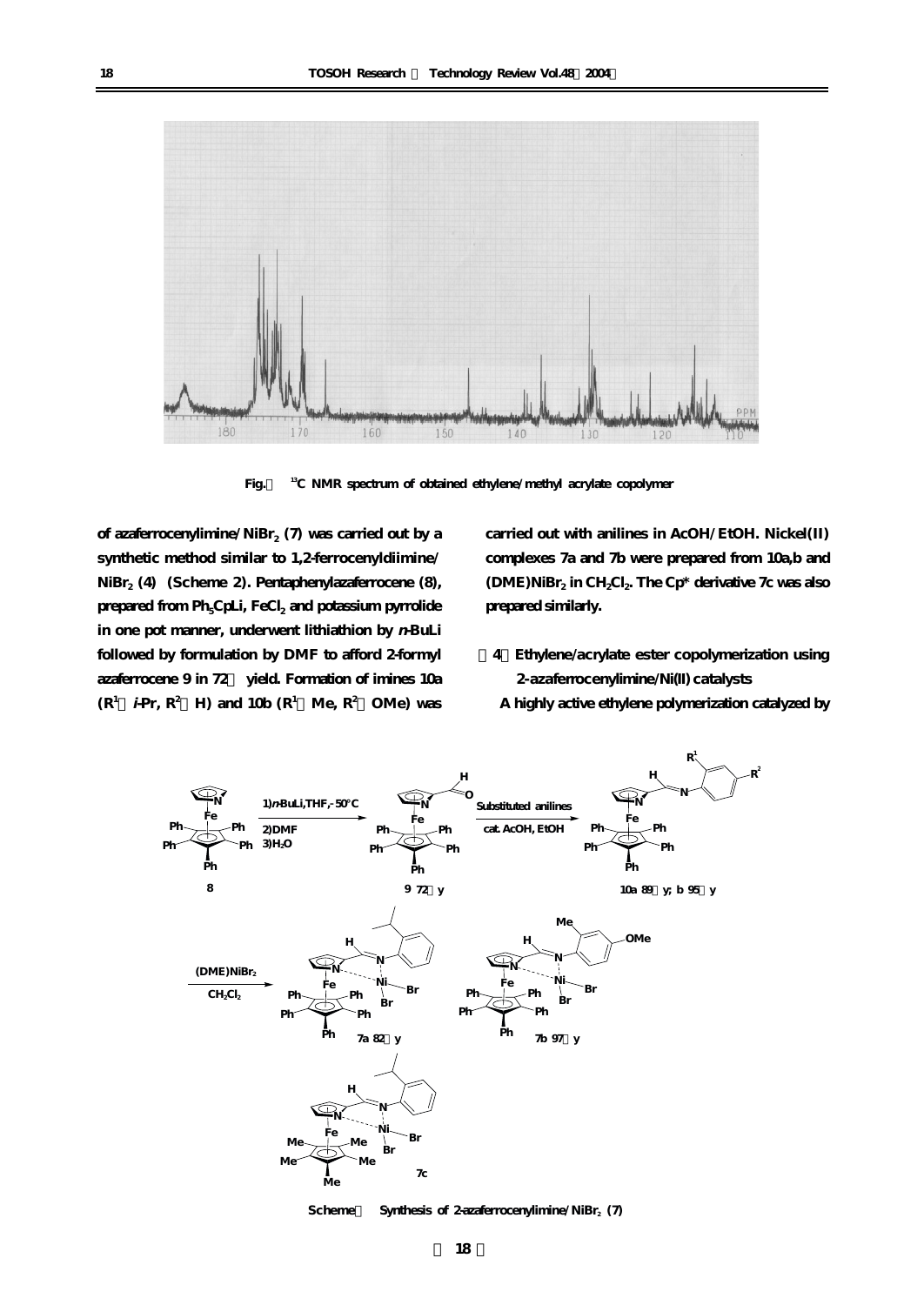azaferrocenylimine/NiBr<sub>2</sub> was revealed upon activation **with PMAO7). The activity was as high as 7.0 kg/Ni・** mmol,h at 1.0 MPa of ethylene pressure. The **diimine-nickel(II) catalyzed copolymerization of ethylene/2-phenoxyethyl acrylate was reported to take place in the presence of a large excess of tris(pentafluorophenyl)borane and tetrakis (penta**fluorophenyl)borate salt<sup>4)</sup>. Detailed <sup>1</sup>H NMR **characterization of the obtained copolymer and acrylate homopolymer was shown in that literature. Therefore, we conducted the copolymerization of ethylene/2 phenoxyethyl acrylate catalyzed by 2-azaferrocenyl**imine/NiBr<sub>2</sub> at 4 MPa of ethylene pressure (Table 2). **When PMAO was used as an activator for the nickel(II)** complex  $7a$  (Ni/Al ratio  $1/100$ , the activity of 0.11 **kg/Ni・mmol was obtained at 25℃ (run 1), but it** decreased to 0.02 kg/Ni mmol at 50 (run 2). One **needs to take into consideration the fact that unfavorable concomitant reduction of nickel(II) active species competes especially at higher temperature. Therefore, the catalyst containing a borate component was examined. When trimethylaluminum was combined with N,N-dimethylanilinium tetrakis (pentafluorophenyl)borate(DAN・FABA)(Ni/B/Al ratio = 1/5/100), the comparable activity (0.15 kg/Ni・ mmol) was obtained even at higher temperatures (80℃, run 3). Surprisingly, the cocatalyst consisting of ethylaluminum sesquichloride and**

**DAN・FABA exhibited approximately ten-times higher activity (run 4). Halogenated alkylaluminums are thought to be suited for activating the nickel (II) precatalyst and suppressing the reduction of nickel(II) active species. When lithium tetrakis (pentafluorophenyl)borate was used as an additive (20 equiv. to Ni)4), it gave a negative effect on the activity (run 5). On the other hand, although the complex 7b bearing an electron-donating methoxy group on the N-aryl group was less active than 7a, it led to higher incorporation of acrylate comonomer (run 6). When this catalyst system** was heated to 100 %, the activity slightly decreased to **0.35 kg/Ni・mmol (run 7). A plausible explanation for the higher incorporation of acrylate comonomer would be the increased electron density around the nickel center of 7b enaugh to attract an electron-poor acrylate. The Cp\* derivative 7c was extremely less active (run 8) as compared with 7a, although its incorporation of acrylate ester became more than doubled. Thus, the pentaphenyl cyclopentadienyl moiety in the complexes was indispensable for the copolymerization of ethyleneacrylate esters.**

**Characterization of the incorporation of acrylate monomer was carried out by measuring <sup>1</sup> H NMR spectra of the obtained polymers. The typical spectrum of a polymer from run 4 was shown in Fig. 4. The chemical shift around 4.37 to 4.45 ppm was assigned to the phenoxyethyl moieties in the copolymer but the**

|               | run catalyst                                                            |             | 7         | temp | time | vield           | activity                                                       | a i. | $M_{\scriptscriptstyle\rm w}{}^{\scriptscriptstyle c}$ | $M_{\nu}/M_{\nu}$ |             | Н     |
|---------------|-------------------------------------------------------------------------|-------------|-----------|------|------|-----------------|----------------------------------------------------------------|------|--------------------------------------------------------|-------------------|-------------|-------|
|               |                                                                         |             | $\mu$ mol |      | [h]  | [g]             | $\lceil \frac{kg}{N} \rceil$ mmol $\lceil \frac{wt}{d} \rceil$ |      | $\left[\times 10^4\right]$                             |                   |             | [J/g] |
| $1^{\circ}$   | 7a/PMAO                                                                 |             | 22.1      | 25   | 30   | 262             | Q <sub>11</sub>                                                | 1.7  | 29                                                     | 37                | 57.7        | 281   |
| $\mathcal{Z}$ | 7a/PMAO                                                                 |             | 128       | 50   | 12   | 029             | 002                                                            | 1.2  | 1.7                                                    | 33                | 483         | 253   |
| 3.            | $7a/Ph(Me)$ <sub>2</sub> NH $B(C_6F_5)$ <sub>4</sub><br>$/$ Me $\rm Al$ |             | 55        | 80   | 20   | 072             | 015                                                            | 07   | 1.9                                                    | 37                | 309<br>748  | 400   |
| 4             | $7a/Ph(Me)$ NH $B(CeF2)4$ 57<br>/Et.Al.Cl <sub>3</sub>                  |             |           | 80   | 10   | 573             | 1.00                                                           | 1.7  | 22                                                     | 31                | 44.8<br>837 | 555   |
| $5^{\rm g}$   | $7a/Ph(Me)_{2}NH B(C_{e}F_{5})_{4}$ 55<br>$/Et$ Al $_2Cl_3$             |             |           | 80   | 10   | 299             | 054                                                            | 09   | 20                                                     | 33                | 420<br>850  | 563   |
| 6             | $7b/Ph(Me)$ NH $B(CeF2)$ 100<br>$/$ Et $\text{Al}$ Cl $\text{s}$        |             |           | 80   | 10   | 4.51            | 045                                                            | 21   | 1.4                                                    | 37                | 332<br>81.0 | 627   |
|               | 7b/Ph(Me) <sub>2</sub> NH<br>$/Et$ Al $_2Cl_3$                          | $B(C_eF_a)$ | 50        | 100  | 10   | 1.75            | 035                                                            | 25   | 09                                                     | 35                | 350<br>69.5 | 531   |
| 8             | $7c/Ph(Me)_{2}NH B(C_{6}F_{5})_{4}$<br>/Et.Al.Cl.                       |             | 69        | 50   | 10   | 00 <sup>3</sup> | 0004                                                           | 57   | 02                                                     | 26                | 553         | 750   |

Table 2 Ethylene/2-phenoxy acrylate copolymerization using 2-azaferrocenylimine/NiBr<sub>2</sub> (7)<sup>a</sup>

**a Polymerization conditions: ethylene pressure; 4 MPa, 0.5 mL (2.86 mmol) of 2-phenoxyethyl acrylate, 30 mL of toluene. b Acrylate incorporation, determined by <sup>1</sup> H NMR. <sup>c</sup> Determined by GPC relative to polystyrene standards. <sup>d</sup> Determined by DSC. e Al/Ni ratio 100. <sup>f</sup> Ni/B/Al ratio 1/5/100. <sup>g</sup> 20 equiv. of Li・B(C6F5)4 to the Ni complex was added as additive.**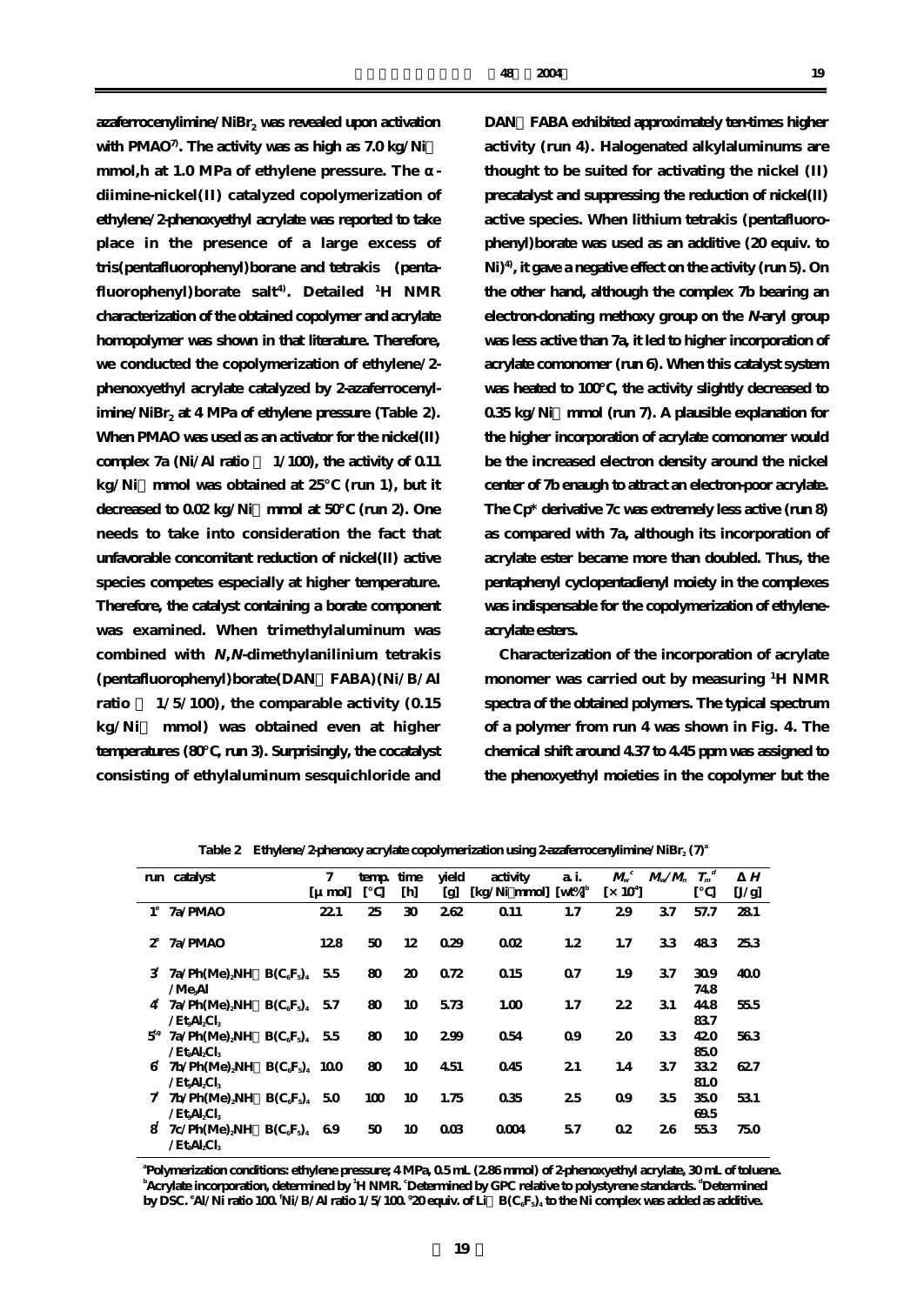

**Fig.4 13C NMR spectrum of obtained ethylene/2-phenoxyethyl acrylate copolymer**

**peak due to acrylate homopolymer (δ= 4.31) were not observed4). All polymers obtained in Table 2 were consistently characterized by <sup>1</sup> H NMR analysis as the expected copolymers.**

# **3. Conclusion**

1,1'-Ferrocenyldiimine/NiBr<sub>2</sub> (1), 1,2-ferroceny  $ldiimine/NiBr<sub>2</sub>$  **(4), and 2-azaferrocenylimine/NiBr<sub>2</sub> (7) were synthesized, and used as catalyst for the ethylene polymerization and ethylene/acrylates copolymerization. Although 1 had no polymerization activity for ethylene, 4 was found to work as catalyst for both ethylene polymerization and ethylene/acrylates copolymerization. The polymerization method was extended to use the complexes 7a-c. The catalytic activity towand ethylene polymerization was 7 > 4 in accordance with the size of chelation sphere. We have also found that the catalyst system consisting of 7, ethylaluminum sesquichloride and borate drastically improved the activity for ethylene/acrylate copolymerization. Compared to the method of ethylene/acrylate copolymerization by DuPont, our copolymerization**

**method is more practical on the economical point of view because it needs only small amounts of highly expensive borate cocatalyst.**

# **4. Experimental**

## **[1]General**

**Ethylene/acrylate ester copolymerization was performed in a 0.15 L stainless steel autoclave. NMR spectra were recorded on a JEOL GSX-270WB (270 MHz) spectrometer. Chemical shifts for <sup>1</sup> H NMR spectra were referenced to internal solvent references and reported as parts per million relative to tetramethylsilane. <sup>1</sup> H-NMR spectra of ethylene/2 phenoxyethyl acrylate copolymers were measured in [D2]1,1,2,2-tetrachloroethane at 120℃. 13C NMR** spectra of polymers (about 15 (w/v) solutions of sample) were measured in CDCl<sub>3</sub> at 25 using a 10**mm sample tube. Chemical shifts were referenced to the major backbone methylene carbon resonance, which was taken as 30.00 ppm downfield from tetramethylsilane. High-temperature gel permeation chromatography (GPC) was performed in 1,2,4-**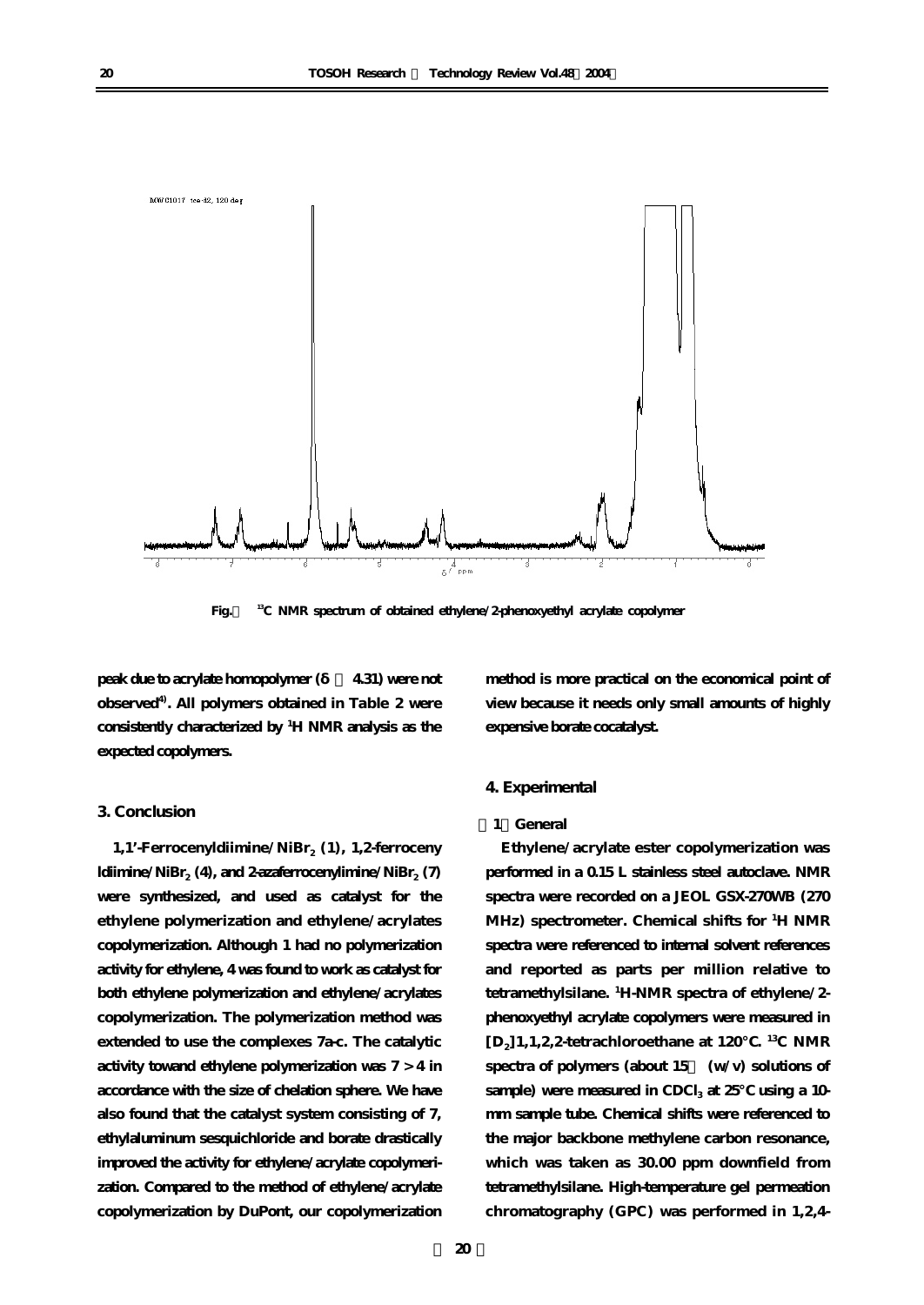**trichlorobenzene at 140℃ using a Tosoh HLC-8121GPC /HT apparatus with TSKgel GMHhr-H(20)HT (× 3) columns. A calibration curve was established with polystylene standards. Differential scanning calorimetry** was recorded on a Seiko Instruments DSC200. A 8.7 **Al (wt %) solution of polymethylaluminoxane (PMAO) in toluene and a 20.3% solution of ethylaluminum sesquichloride in toluene were purchased from Tosoh-Finechem Co. 2-Phenoxyethyl acrylate was purchased from Tokyo Kasei Kogyo Co., was degassed by repeated freeze-pump-thaw cycles and dried over Zeolite.**

**[2]Typical ethylene/acrylate ester copolymerization procedure**

**A 0.15 L stainless steel autoclave with a magnetic stirrer bar was heated at 100℃ under vacuum for 1 h and then cooled and repeated pressuring with nitrogen to 0.7 MPa and venting three times. A suspension of precatalyst (5-6 μmol) in toluene (15 mL) was injected into autoclave via a cannula at room temperature. Then, the autoclave was pressurized with ethylene to 1 MPa and vented. Ethylaluminum sesquichloride (20.3%, 1.48 M (Al) toluene solution, 0.5 mL, 0.74 mmol) and N,N-dimethylanilinium tetrakis(pentafluorophenyl) borate (29.0 mg, 0.0361 mmol) in toluene (15 mL) were added. And then, after 2-phenoxyethyl acrylate (0.5 mL, 2.86 mmol) was added, the autoclave was immediately pressurized with ethylene to 4 MPa, shaken, and placed in an oil bath at 80℃. The mixture was stirred at 80℃ for 10 h. Then the autoclave was vented and the reaction mixture was poured into ethanol (200 mL) with stirring to precipitate the polymer, which was filtered and dried in a vacuum oven at 50℃. The obtained polymers were characterized by <sup>1</sup> H NMR, GPC and DSC.**

#### **5. References**

- **1) For reviews on late-transition-metal catalyzed olefin polymerization, see : (a) G. J. P. Britovsek, V. C. Gibson, and D. F. Wass, Angew. Chem. Int. Ed., 38, 428 (1999); (b) S. D. Ittel, L. K. Johnson, and M. Brookhart, Chem. Rev., 100, 1169 (2000); (c) V. C. Gibson and S. K. Spitzmesser, Chem. Rev., 103, 283 (2003).**
- **2) (a) L. K. Johnson, C. M. Killian, M. Brookhart, J.**

**Am. Chem. Soc., 117, 6414 (1995); (b) WO96/23010, to DuPont Co.; Chem. Abstr., 125, 222773t (1996); (c) D. P. Gates, S. A. Svejda, E. Onate, C. M. Killian, L. K. Johnson, P. S. White, M. Brookhart, Macromolecules, 33, 2320 (2000).**

- **3) (a) H. Yasuda, M. Furo, H. Yamamoto, A. Nakamura, S. Miyake, N. Kibino, Macromolecules, 25, 5115 (1992); (b) S. Mecking, L. K. Johnson, L. Wang, M. Brookhart, J. Am. Chem. Soc., 120, 888 (1998); (c) T. R. Younkin, E. F. Connor, J. Y. Henderson, S. K. Friedrich, R. H. Grubbs, D. A. Bansleben, Science, 287, 460 (2000); (d) J. Imuta, N. Kashiwa, Y. Toda, J. Am. Chem. Soc., 124, 1176 (2002); (e) H. W. Boone, P. S. Athey, M. J. Mullins, D. Philipp, R. Muller, W. A. Goddard, J. Am. Chem. Soc., 124, 8790 (2002); (f) G. J. P. Britovsek, V. C. Gibson, S. K. Spitzmesser, K. P. Tellmann, A. J. P. White, D. J. Williams, J. Chem. Soc., Dalton Trans., 1159 (2002); (g) E. Drent, R. van Dijk, R. van Ginkel, B. van Oort, R. I. Pugh, Chem. Cummun., 744 (2002).**
- **4) L. Wang, E. Hauptman, L. K. Johnson, E. F. MacCord, Y. Wang, S. D. Ittel, WO0192342, DuPont Co.**
- **5) A. Togni, T. Hayashi, Ferrocenes, VCH, Weinheim, Germany (1995); A. Shafir, J. Arnold, J. Am. Chem. Soc., 123, 9212 (2001).**
- **6) N. I. Pyshnograeva, V. N. Setkina, D. N. Kursanov, Izv. Akad. Nauk SSSR, Ser. Khim., 2778 (1984); M. M. C. Lo, G. C. Fu, J. Am. Chem. Soc., 120, 10270 (1998).**
- **7) M. Watanabe, T. Okada, M. Sato, S. Hamura, M. Tanabiki, US Patent Appl., 2002/0120160, Tosoh Co.; Chem. Abstr., 137, 201710 (2002); M. Watanabe, Macromol.Rapid Commun. 26, 34 (2005) ; M. Watanabe, J. Organomet. Chem., to be submitted.**
- **8) G. G. A. Balavoine, G. Doisneau, T. F.-Khan, J. Organomet. Chem., 412, 381 (1991).**
- **9) O. Riant, O. Samuel, T. Flessner, S. Taudien, H. B. Kagan, J. Org. Chem., 62, 6733 (1997).**
- **10) C. M. Killian, L. K. Johnson, M. Brookhart, Organometallics, 16, 2005 (1997).**
- **11) S. J. McLain, E. F. McCord, L. K. Johnson, S. D. Ittel, L. T. J. Nelson, S. D. Arthur, M. J. Halfhill, M. F. Teasley, Polym. Prepr., 38, 772 (1997).**